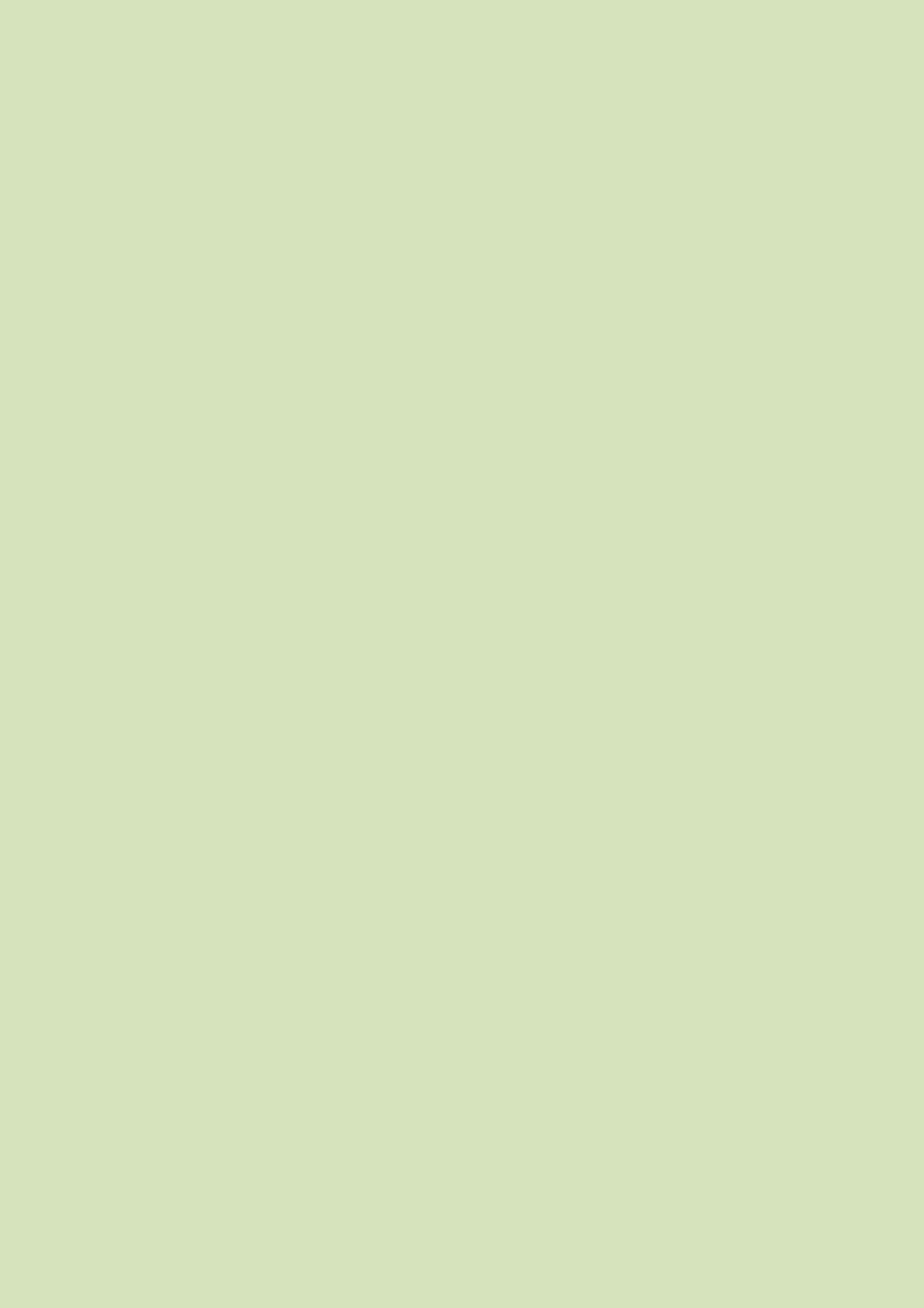#### **Chapter VI**

# **Compliance Audit of Social, General and Economic Sectors (PSUs)**

# **Forest Department**

# **6.1 Activities of Extraction and Sale of Timber in Jammu & Kashmir Forest Development Corporation Limited**

The Company had accumulated losses of  $\bar{\tau}$  249.13 crore at the end of March 2020. Outstanding Royalty of  $\bar{\tau}$  395.67 crore was payable by the **Company to State Forest Department. Timber/ markings valuing** ` **2.71 crore became rotten/unsaleable. Unrealistic criteria for categorisation of forest area led to incorrect fixation of rates for extraction and transportation of timber. Contractors/** *Amani* **mates abandoned work leading to markings/ timber valuing** ` **17.61 crore being left unattended in the forest.** 

### **6.1.1 Introduction**

The Jammu and Kashmir State Forest Corporation (J&KSFC) was established (July 1979) under the Jammu and Kashmir State Forest Corporation Act, 1978 (SFC Act). Audit of the accounts of the J&KSFC (from 1996-97 onwards), was entrusted (March 2000) to the Comptroller and Auditor General of India (C&AG) under Section 19(3) of the C&AG's (Duties, Powers and Conditions of services) Act, 1971. After repeal (March 2020) of the SFC Act, the Jammu and Kashmir Forest Development Corporation Limited (J&KFDC) was incorporated (December 2020) as a Company under the Companies Act, 2013.

The functions of J&KFDC (Company) included removal of trees from forests and their disposal, exploitation of forest resources, undertaking research programmes relating to forest and forest products, rendering technical advice to the Government on matters relating to forestry, management, maintenance and development of forests transferred to it by the Government. However, the Company was undertaking only removal of trees from forests and carrying out sale of timber.

As of March 2020, Advisor, in-charge Forest, Environment and Ecology, as Chairman of the Company and five directors, appointed by GoJ&K were running affairs of the Company.

The Company had four Extraction Circles, 13 Extraction Divisions, two Sales Circles and four Sales Divisions. Besides, the Company had two Fair Price Divisions. The Department of Forest, Environment & Ecology, GoJ&K transferred (July 2016) 868 Concessional Zone Timber Sale Depots (CTSD) to the Company.

Audit examined (October 2020 to March 2021) records (2015-16 to 2019-20) of the Company at its Head Office and in  $six<sup>1</sup>$ , out of 13, Extraction Divisions. Records were also checked in two, out of four, Sales Divisions and two Fair Price Divisions.

l 1

Jammu province: Kishtwar, Bhaderwah & Udhampur and Kashmir province: PP East Pulwama, Zangli & Ganderbal.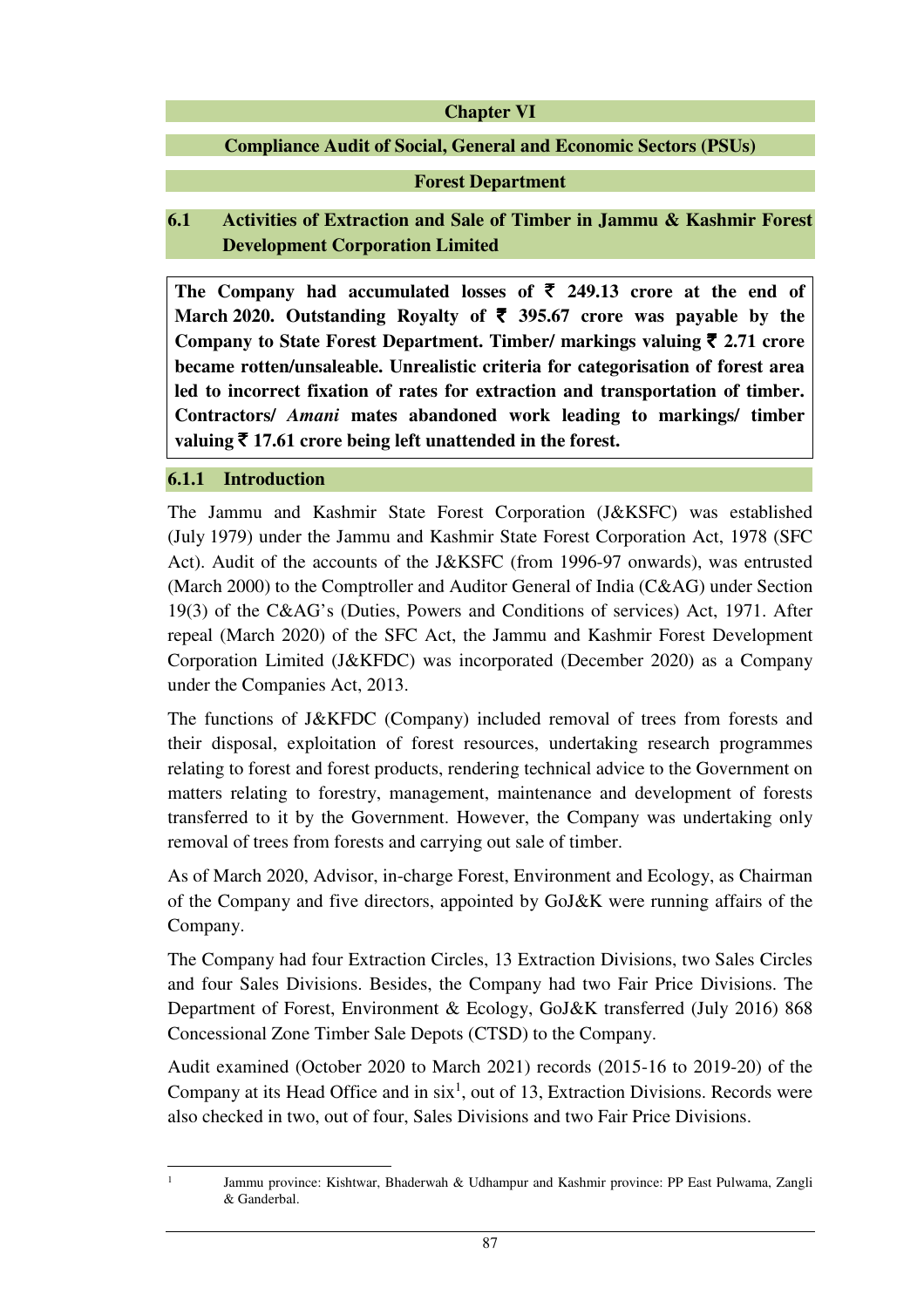# **6.1.2 Accounts and Financial Management**

## **6.1.2.1 Non-finalisation of accounts**

After entrustment (March 2000) of audit of accounts (from 1996-97 onwards) of the Company to the C&AG of India, Statutory auditors were to be appointed for submission of certified accounts to the Principal Accountant General. Audit noticed that appointment of Statutory Auditors was made (December 2004) after a delay of over four years and accounts for the period from 1996-97 to 2003-04 were certified (December 2011) after a delay of 15 years. Further, accounts up to the year 2013-14, for the years 2014-15 to 2016-17 and for the years 2017-18 to 2019-20 were submitted to the Principal Accountant General in October 2015, January 2020 and September 2021, respectively. Audit of accounts for the period from 1996-97 to 2013-14 was conducted in January/ February 2021. As of November 2021, reply to the preliminary audit observations was awaited from the Statutory Auditors of the Company.

### **6.1.2.2 Financial Position**

Financial position of the Company for the period from 2015-16 to 2019-20<sup>2</sup> are given in Table 6.1.

|         |                                        |         |         |         |         | (VIII CLOLE) |
|---------|----------------------------------------|---------|---------|---------|---------|--------------|
| Sl. No. | <b>Particulars</b>                     | 2015-16 | 2016-17 | 2017-18 | 2018-19 | 2019-20      |
|         | <b>Sales</b>                           | 136.72  | 147.35  | 212.20  | 171.90  | 148.71       |
| 2       | Other income                           | 33.04   | 21.54   | 2.04    | 2.32    | 8.31         |
| 3       | Closing stock of timber                | 438.92  | 461.47  | 445.14  | 468.42  | 511.26       |
|         | (standing/extracted/sawn)              |         |         |         |         |              |
|         | (A) Total = $1+2+3$                    | 608.68  | 630.36  | 659.38  | 642.64  | 668.28       |
| 4       | Opening Stock of timber                | 431.53  | 438.92  | 461.47  | 445.14  | 468.42       |
|         | (standing/extracted/sawn)              |         |         |         |         |              |
| 5       | Direct expenditure                     | 47.55   | 55.58   | 82.21   | 53.22   | 51.00        |
| 6       | Direction and Administration           | 103.19  | 110.16  | 119.66  | 138.52  | 144.11       |
|         | expenses                               |         |         |         |         |              |
| 7       | Other expenditure                      | 10.15   | 10.34   | 11.39   | 9.90    | 8.74         |
|         | (B) Total = $4+5+6+7$                  | 592.42  | 615.00  | 674.73  | 646.78  | 672.27       |
| 8       | Net Profit/(Loss) for the year $(A-B)$ | 16.26   | 15.36   | (15.35) | (4.14)  | (3.99)       |
| 9       | Accumulated Losses <sup>3</sup>        | 241.03  | 225.67  | 241.01  | 245.14  | 249.13       |

#### **Table 6.1: Financial Position**

 **(**` **in crore)** 

From the table above, it can be seen that:

ı 2

- There was increase in revenue from  $\bar{\tau}$  136.72 crore (2015-16) to  $\bar{\tau}$  147.35 crore (2016-17). It reached the highest level of  $\bar{\tau}$  212.20 crore during 2017-18 due to increase in sales which declined in subsequent years to  $\bar{z}$  148.71 crore in 2019-20.
- Profit earned was  $\bar{\xi}$  16.25 crore and  $\bar{\xi}$  15.36 crore during 2015-16 and 2016-17, respectively. However, the Company suffered loss of  $\bar{\tau}$  15.33 crore

Figures are based on the accounts certified by the Chartered Accountants.

<sup>3</sup> The accumulated losses as on 31 March 2015 were  $\bar{\mathfrak{c}}$  257.28 crore.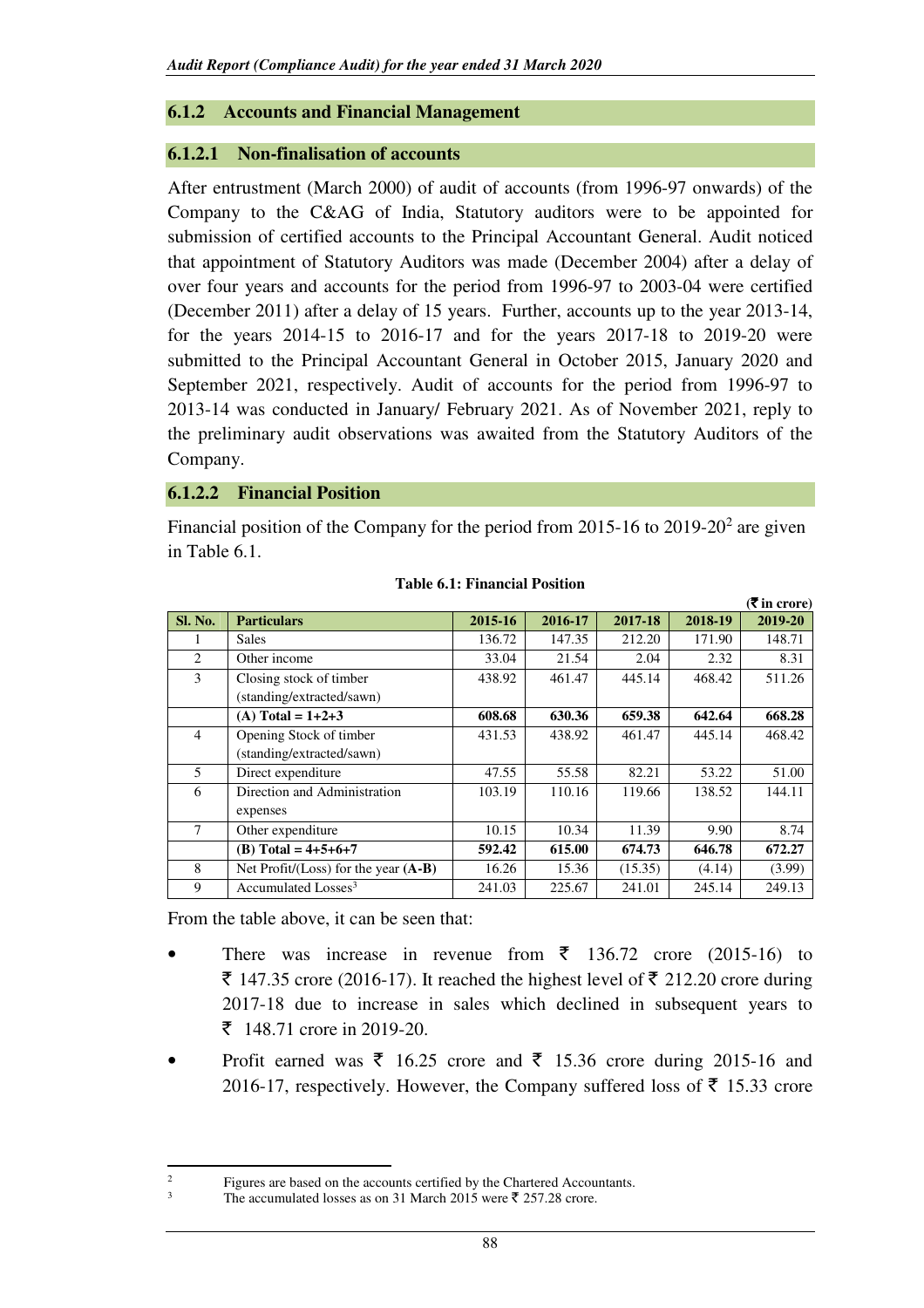during 2017-18 mainly due to increase in direct expenditure<sup>4</sup> and direction and administration expenses<sup>5</sup>. It also suffered losses of  $\bar{\tau}$  4.14 crore during 2018-19 and  $\bar{\xi}$  3.99 crore during 2019-20.

The accumulated losses stood at  $\bar{\tau}$  249.13 crore as of March 2020 as against  $\bar{\xi}$  257.28 crore as of March 2015.

The Management stated (April 2021) that increase/ decrease of sale was due to behavior of market and flow of imported timber led to decrease in sale. The Management also attributed (November 2021) losses to the implementation of Goods and Service Tax from July 2017 and re-organisation of J&K UT (Union Territory) after August 2019.

# **6.1.2.3 Royalty payable to Forest Department**

As per agenda note placed before the meeting (April 2019) of the Board of Directors,  $\bar{\xi}$  904.15 crore was payable by the Company to the Forest Department on account of royalty bills against markings<sup>6</sup> of trees handed over to the Company during the period 1979-80 to 2018-19. Against the outstanding of  $\bar{\tau}$  904.15 crore, the Company paid  $\bar{\xi}$  381.01 crore and supplied timber to the Forest Department valuing  $\bar{\xi}$  377.30 crore as of March 2019, thus, leaving a balance of  $\bar{\tau}$  145.84 crore as of March 2019. Accounts for 2018-19, however, showed that royalty payable to Forest Department was  $\bar{\xi}$  395.67 crore. The variation of  $\bar{\xi}$  249.83 crore was not reconciled by the Company.

Audit scrutiny of the royalty bills raised by Forest Department revealed that during 2015-20, the Company received markings of 27.26 lakh cft<sup>7</sup> under projects which also consisted green trees, for which full royalty rates were required to be booked in the accounts. Audit test checked records for 6.50 lakh cft of markings under projects and found that 5.74 lakh cft (88.31 *per cent*) was green marking and balance 0.76 lakh cft (11.69 *per cent*) was dry markings. The royalty payable against green markings of 5.74 lakh cft were not provided at full rates leading to short provisioning of royalty to the extent of  $\bar{\bar{\xi}}$  1.31 crore.

### **6.1.3 Extraction of timber**

l 4

### **6.1.3.1 Receipt of marking and extraction done**

The details of opening balance of markings available with the Company, fresh markings taken over, targets of extractions, shortfall in extractions, closing stock and losses relating to extraction of timber during the period 2015-16 to 2019-20 are given in Table 6.2.

 $5$  Due to implementation of sixth pay commission and its impact in the subsequent years.<br>
Trees identified/marked by State Forest Department for extraction of timber

Due to (i) increase in quantity of markings taken over from the Forest Department which increased the royalty payable and (ii) increase in extraction of timber leading to increase in extraction charges.

Trees identified/marked by State Forest Department for extraction of timber.

<sup>7</sup> Jammu province: 22.72 lakh cft and Kashmir province: 4.54 lakh cft.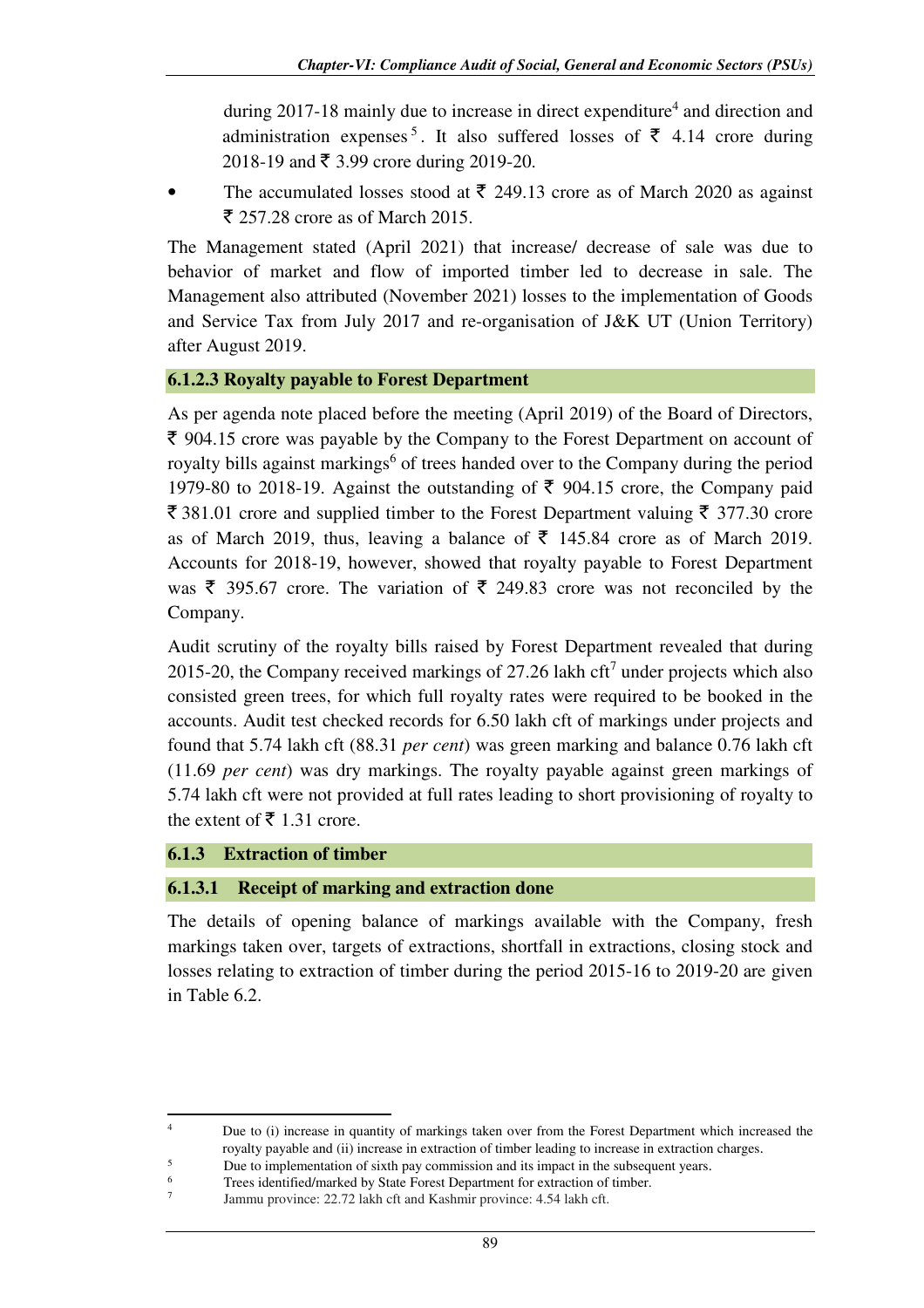| Year    | <b>Opening</b><br>balance<br>of<br>marking | Fresh<br>marking<br>received<br>during<br>the year | <b>Total</b><br>markings<br>available<br>for<br>extraction | <b>Targets for Extraction</b><br>extraction<br>of Standing<br>volume | done<br>(standing<br>volume) | <b>Targets of</b><br>extraction<br>(converted)<br>volume) | <b>Extraction</b><br>done<br><i>(converted)</i><br>volume) | <b>Percentage</b><br>of shortfall | <b>Timber</b><br>handed<br>back | <b>Closing</b><br>balance<br>of<br>marking | <b>Percentage</b><br>of<br>converted<br>volume to<br>standing<br>volume | $%$ age of<br>actual<br>extraction<br>to the total<br>available |
|---------|--------------------------------------------|----------------------------------------------------|------------------------------------------------------------|----------------------------------------------------------------------|------------------------------|-----------------------------------------------------------|------------------------------------------------------------|-----------------------------------|---------------------------------|--------------------------------------------|-------------------------------------------------------------------------|-----------------------------------------------------------------|
|         |                                            | ii.                                                | $iii = i + ii$                                             | iv                                                                   | $\overline{\mathbf{v}}$      | vi                                                        | vii                                                        | viii $= \{ (vi -$<br>vii)/vi} $%$ | ix                              | $\mathbf{x}$                               | $(xi=vii/v)$<br>$\%$                                                    | $(xii=v/iii)$<br>$\%$                                           |
| 2015-16 | 138.90                                     | 37.55                                              | 176.45                                                     | Not fixed                                                            | 46.18                        | 38                                                        | 25.38                                                      | 33.21                             |                                 | 130.27                                     | 54.96                                                                   | 26.17                                                           |
| 2016-17 | 80.27                                      | 53.03                                              | 133.30                                                     | Not fixed                                                            | 52.20                        | 43                                                        | 29.96                                                      | 30.32                             | 0.31                            | 80.79                                      | 57.39                                                                   | 39.16                                                           |
| 2017-18 | 80.43                                      | 75.79                                              | 156.22                                                     | Not fixed                                                            | 70.07                        | 45                                                        | 38.99                                                      | 13.36                             | 0.83                            | 85.32                                      | 55.64                                                                   | 44.85                                                           |
| 2018-19 | 84.86                                      | 45.68                                              | 130.54                                                     | 80                                                                   | 60.51                        | 40                                                        | 33.61                                                      | 15.98                             | 1.23                            | 68.80                                      | 55.54                                                                   | 46.35                                                           |
| 2019-20 | 68.80                                      | 28.37                                              | 97.17                                                      | Not fixed                                                            | 32.78                        | Not fixed                                                 | 19.71                                                      | NA                                |                                 | 64.39                                      | 60.13                                                                   | 33.73                                                           |

**Table 6.2: Targets and achievements regarding extraction of timber** 

*(In lakh cft)* 

*(Source: Annual accounts for the period 2015-20 and agenda of meetings of BoDs)* 

Audit observed that:

- Extraction (converted volume) targets were not fixed for 2019-20. There was shortfall in achievement of targets during 2015-19 ranging between 13.36 *per cent* and 33.21 *per cent.* Division-wise targets were not fixed during 2015-20.
- No targets of extraction (standing volume) were fixed except for the year 2018-19. The percentage of extraction (standing volume) with respect to total markings available for extraction ranged between 26.17 *per cent* and 46.35 *per cent* during 2015-20. Acceptance of fresh markings despite non-extraction of available markings led to creation of liability on account of royalty and accumulation of inventory (standing volume).
- There was short accountal of  $50$  lakh cft  $8$  of marked trees valuing  $\bar{\mathcal{F}}$  160.93 crore<sup>9</sup> in the opening stock for 2016-17 as compared to closing stock of 2015-16. Minor variations in the opening balances were also observed in the subsequent years. Since no remedial action was taken by the Company, the variation of 50 lakh cft continued in its book up to March 2020. Variation in the balance of stocks is fraught with the risk of fraud/ misappropriation remaining undetected.

The Management while replying to the audit observation provided (November 2021) a new set of figures of opening balance, marking received and extraction done nullifying the variations. The revised figures provided were not acceptable as, the data in the table above was prepared on the basis of figures of annual accounts of the

ı <sup>8</sup> Short: In Extraction Divisions Doda (10.89 lakh cft), Kishtwar West (3.30 lakh cft), Kehmil (6.61 lakh cft), PP East (27.56 lakh cft), PP West (2.33 lakh cft), Zangli (1.90 lakh cft), Ganderbal (1.04 lakh cft), Handwara (1.04 lakh cft), Anantnag (0.78 lakh cft), Udhampur (0.26 lakh cft ), Rajouri (0.37 lakh cft), Ramban (0.33lakh cft) and Excess: In Extraction Divisions Kishtwar East (4.01 lakh cft), Bhaderwah (1.60 lakh cft), Jammu (0.23 lakh cft) and Baramulla (0.57 lakh cft).

<sup>9</sup> Calculated on the basis of average sale rate of 585.64 per cft for 2015-16 with expected outturn of 27.48 lakh cft SV on the basis of percentage of actual outturn of 54.96 RV achieved during 2015-16).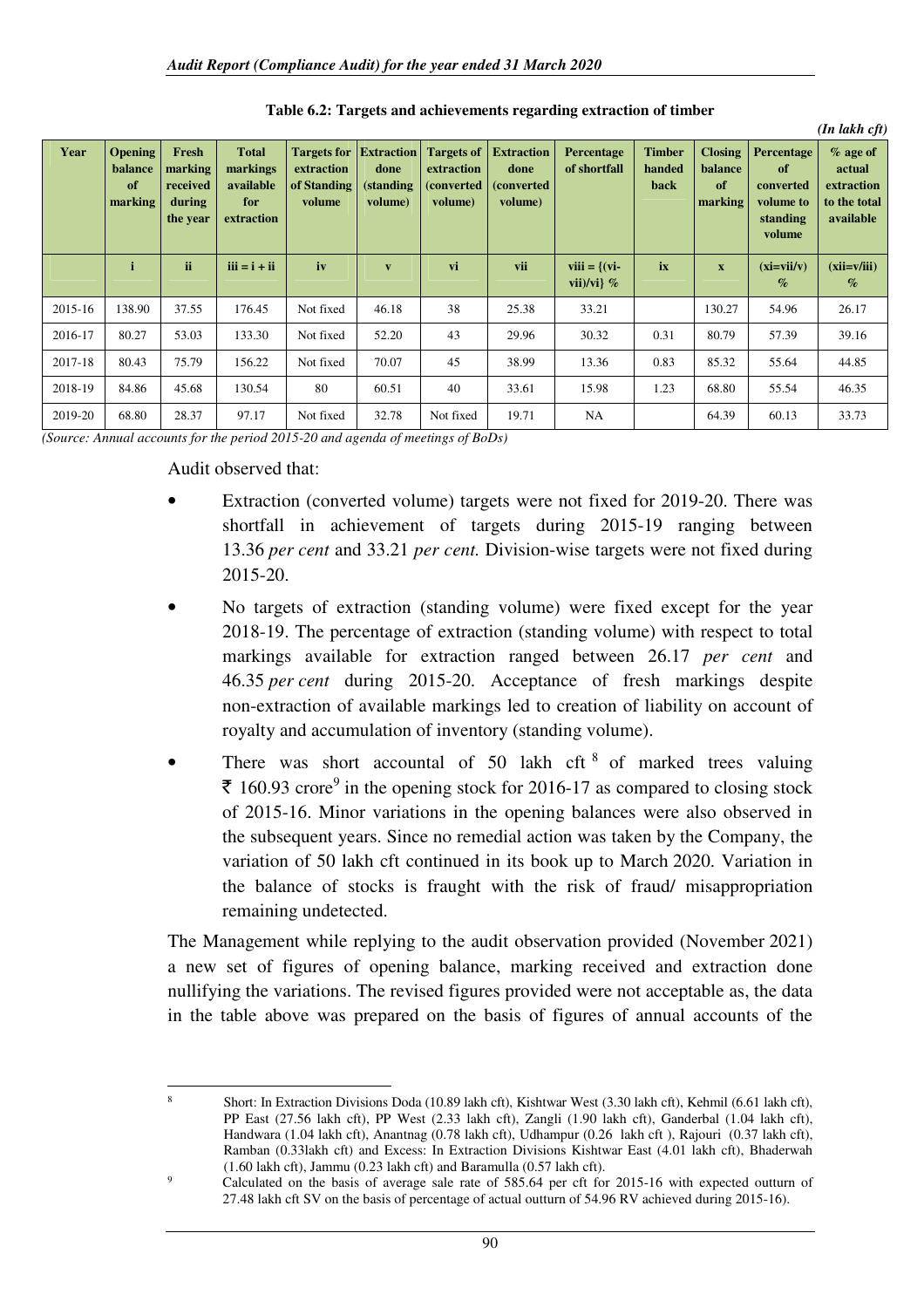Company and the allied working sheets which had been duly approved by the Board of the Directors of the Company and certified by the statutory auditor.

# **6.1.3.2 Categorisation of forest area for fixing estimated cost for extraction/ transportation of timber**

The Steering Committee of the Company is empowered to revise rates for extraction/ transportation of timber as prescribed by the National Productivity Council. In Jammu province, the rates (applicable for lumbering operations) for 2015-16 were fixed in May 2015 and the same were revised in May  $2019^{10}$ . The coupes<sup>11</sup> of forests were categorised based on nine parameters<sup>12</sup> as A (upto 45 points), B (45-60), C (60-80) or D (above 80) in which the rates for category 'A' was the lowest and 'D' was highest.

Audit reviewed 82 project reports of three sampled Extraction Divisions<sup>13</sup> and noticed that only in three cases<sup>14</sup>, project area had been categorised as  $C'$  and the remaining cases were categorised as 'D'. It was observed that the minimum points which could be assigned was 57 and thus, no coupe could be categorised as Class 'A' and the probability of categorising as class 'B' was also low. Thus, the criteria set for categorisation of the coupes were unrealistic resulting in higher rates being fixed for coupes which should've been under category 'A'.

The Management stated (September 2020/ November 2021) that the weightage distribution for categorisation of the compartment had been calculated as per the proforma devised by National Productivity Council and admitted that no compartments were categorised under Category 'A' and 'B'. It was further stated that the matter would be examined for rectification of 'A' and 'B' categories.

### **6.1.3.3 Allotment of works for extraction/transportation of timber**

After preparation of project report for extraction and transportation of timber, the Company starts the process of allotment of work by inviting tenders or the work is directly allotted on *Amani* basis (engaging labour mates) without inviting tenders to facilitate small and petty contractors preferably local 'D' class contractors, who are unable to compete with bigger contractors. The Board of Directors (BoDs) restricted (March 2013) allotment of work on *Amani* basis to markings up to 40,000 cft (standing) with overall restriction of 33 *per cent.* This was further restricted (November 2018) to markings up to 20,000 cft with overall restriction of 20 *per cent* of the total allotment.

Division-wise allotment of works (on tender and *Amani* basis) and range of receipt of markings of trees (in each compartment) during 2015-20 is detailed in *Appendix 6.1*. Analysis in audit showed that works for 77.76 lakh cft (51.76 *per cent*) were allotted on *Amani* basis out of which 54 works for 33.54 lakh cft were allotted breaching the limit of 40,000 cft or 20,000 cft.

 $\overline{\phantom{0}}$ 

<sup>&</sup>lt;sup>10</sup> Applicable from the date of issuance of order.<br> $\frac{11}{2}$  Expect Council Applicable in the prest which

<sup>&</sup>lt;sup>11</sup> Forest Coupe: An area within forest which is set aside to be operated/ harvested.<br><sup>12</sup> Distance from nuces good hard. Distance from market, qualibility of labour, working

<sup>12</sup> Distance from *pucca* road head, Distance from market, availability of labour, working period, security condition, topography/ terrain, mature/ quantity of the marking, terms/ conditions and prevalent local rate.

<sup>&</sup>lt;sup>13</sup> ED Udhampur: 22 cases, ED Kishtwar: 31 cases and ED Bhaderwah: 29 cases.<br><sup>14</sup> In ED Udhampur

In ED Udhampur.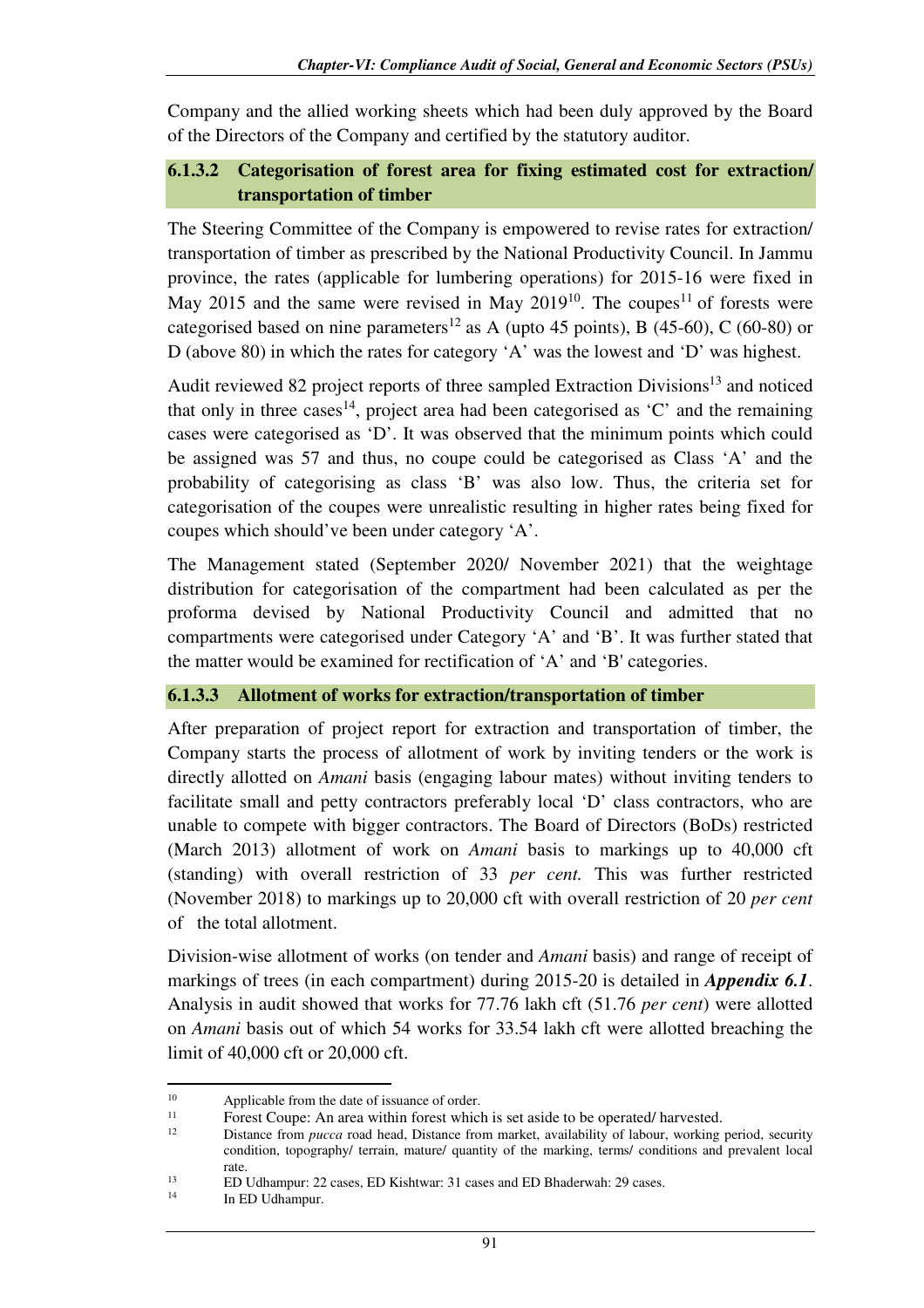Out of 573 extraction works<sup>15</sup>, only 122 works were allotted on tender basis. Remaining 451 works were allotted on *Amani* basis out of which only 285 works were allotted to Class D/ small contractors (63 *per cent*) and 166 works were allotted to Class A, B and C contractors. Besides, multiple works were allotted to same *Aman*i mates, thereby defeating the purpose of allotment of work to small and petty contractors.

Further, in Extraction Division (ED) Ganderbal, out of 9.28 lakh cft allotted during 2015-20, two lakh cft (22 *per cent*) was allotted to one *Amani* mate who was a Class A contractor registered with the Company.

The Company had neither devised any criteria nor made any roster for selection of *Amani* mates and work was being allotted on the application of selective *Amani*  mates, thus giving them undue favour.

The Management stated (November 2021) that the works on *Amani* mates were allotted for the following: (i) in case there was poor or no response from the contractors, (ii) to avoid loss of full working season which could lead to deterioration of markings affecting timber, (iii) to save cost escalation, (iv) for timely revenue generation and (v) to achieve the targets fixed for a particular financial year. The allotment of work on *Amani* basis was to serve the dual purpose of providing of extraction work to petty/ local contractors who could not compete with bigger contractors.

The reply of the Management is not tenable as allotment of works to *Amani* mates was made generally without resorting to the invitation of tender. Further, it was seen that works on *Amani* basis were also awarded to contractors registered as Class A indicating works being given to bigger contractors without tendering. Also, delay in execution of works was noticed in works executed on *Amani* basis as well.

# **6.1.3.4 Delay/ non-completion/ abandoning of works by the contractors/** *Amani*  **mates**

As per agreement executed with contractors/ *Amani* mates for allotment of extraction/ transportation work, the timeline for completion of work was fixed in each case. In the event of failure to execute the contract in accordance with terms and conditions of the tender notice/ Agreement, the Company was to impose all or any of the penalties such as (i) terminate the contract and forfeit the Earnest Money Deposit/ Security deposit, (ii) impose penalty as decided by the management upto 10 *per cent* of the value of the contract and (iii) deregister/ black list the contractor/ *Amani* mate and (iv) execute the balance work at their risk and cost.

Audit noticed that there was delay in completion of work, ranging between one month and 72 months, in  $103^{16}$  out of 112 test checked cases<sup>17</sup> in six EDs. In 85 cases, the Company had granted extension of time for completion of work and token penalty

 $\overline{\phantom{0}}$ 

<sup>15</sup> Test checked EDs only.

<sup>16</sup> 16 In nine cases, works were completed within scheduled time.<br> $\frac{17}{2}$  II because (0) Kickboxes (24) Blockwayh (19) Candadal (2)

Udhampur (9), Kishtwar (24), Bhaderwah (18), Ganderbal (22), Pulwama (20) and Zangli (19).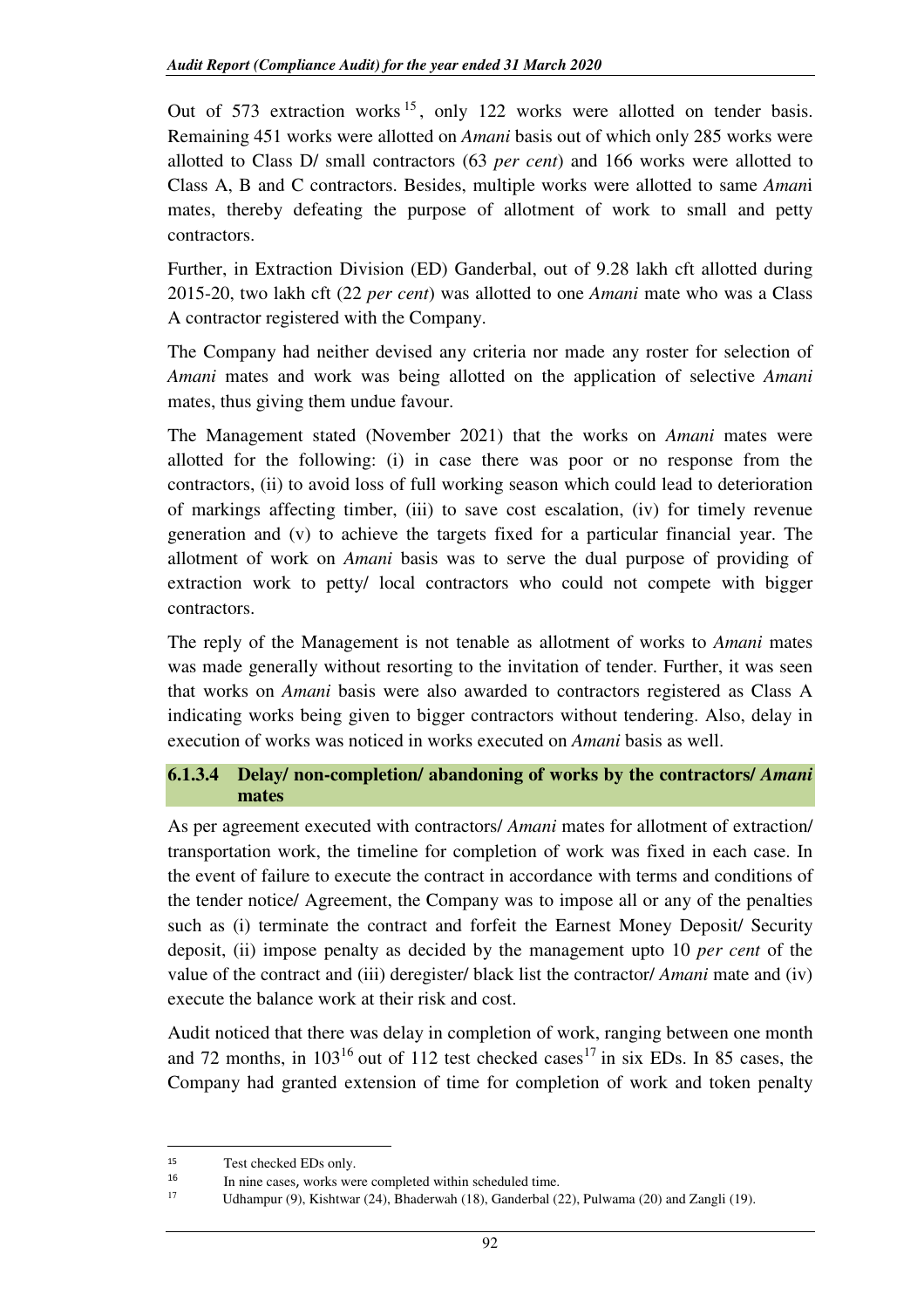ranging between  $\bar{\xi}$  500 and  $\bar{\xi}$  39.500<sup>18</sup> was imposed in 84 cases<sup>19</sup>. In remaining 18 cases, neither the extension was granted nor was any penalty imposed. It was also observed that the Company only issued notices to the contractors/ *Amani* mates and did not invoke the provisions of the clauses of the agreement/ NIT which stipulated termination of contract, execution of balance work at the risk and cost of the contractor/ *Amani* mate and blacklisting of the defaulting contractor/ *Amani* mate.

*Works partially executed and partially transported:* Audit further observed that the contractors/ *Amani* mates left the work incomplete leaving the markings as well as rotten/ unsaleable timber in the Forest/ Transit Depots. However, no action was taken against the contractors/ *Amani* mates. Six cases, as detailed in *Appendix 6.2* revealed that 0.26 lakh cft of timber valuing  $\bar{\tau}$  1.60 crore<sup>20</sup> was not transported by contractors to the Sale Depots as a result of which the timber had become (17,977 cft) or would become rotten/ unsaleable. Further, 0.51 lakh cft of markings with expected outturn of 0.18 lakh cft<sup>21</sup> valuing  $\bar{\tau}$  1.11 crore had not been converted by the contractor/ *Amani* mates with the result that the condition of markings/ timber got deteriorated.

*Works abandoned after partial execution and not transported:* Ten case studies, as detailed in *Appendix 6.3,* revealed that the contractors/*Amani* mates had abandoned work without i) converting the markings of 1.76 lakh cft Round Volume (RV) with expected outturn of 0.80 lakh cft Sawn Volume (SV) valuing  $\bar{\tau}$  five crore, and (ii) without transporting the extracted timber of 2.02 lakh cft SV valuing  $\bar{\tau}$  12.61 crore. This could result in deterioration of the unprocessed timber with the passage of time.

*Works not started*: In 31 cases<sup>22</sup>, the contractors/ *Amani* mates failed to execute the work with the result markings of 3.070 lakh cft with expected outturn of 2.22 lakh cft valuing  $\bar{\tau}$  13.79 crore remained un-attended.

The Management attributed (November 2021) delay/ abandoning of works by the contractors/ *Amani* mates to upward trends of labour rates and scarcity of labour in general due to developmental activities, reduction in working hours in a day due to security reasons, spread of marking in vast areas in view of dead end marked trees and erratic climatic conditions. They further added that penalties invoked were subject to the circumstances existing in the forest coupe.

The reply is not tenable, as during preparation of the project reports all the variables are to be suitably taken into consideration.

# **6.1.3.5 Expected outturn, rotting of timber and incurring of extra cost due to cancellation of contract**

In detail review of 13 cases, the following was observed:

In two cases due to unrealistic preparation of project report the markings rotted with expected outturn of 11,500 cft valuing  $\bar{\tau}$  44.44 lakh (*Appendix 6.4*)

ı 18 Udhampur: ₹ 500-5,200, Kishtwar: ₹ 1,000- 39,500, Ganderbal: ₹ 500-15,000, Bhaderwah: ₹ 1,000-22,000, Pulwama : ₹ 2,000-15,900 and Zangli: ₹ 500-36,000.

<sup>19</sup> <sup>19</sup> In one case, extension was granted without imposing penalty.<br>
<sup>20</sup> Calculated at a rate of  $\bar{\xi}$  625.40 per off (weightage average sal

<sup>&</sup>lt;sup>20</sup> Calculated at a rate of  $\bar{\tau}$  625.40 per cft (weightage average sale rate for the period 2015-20).

<sup>&</sup>lt;sup>21</sup> Calculated at weightage average conversion of timber from marking during the period 2015-20.<br><sup>22</sup> Performance 20 and Kunneen: 0

<sup>22</sup> Pulwama: 22 and Kupwara: 9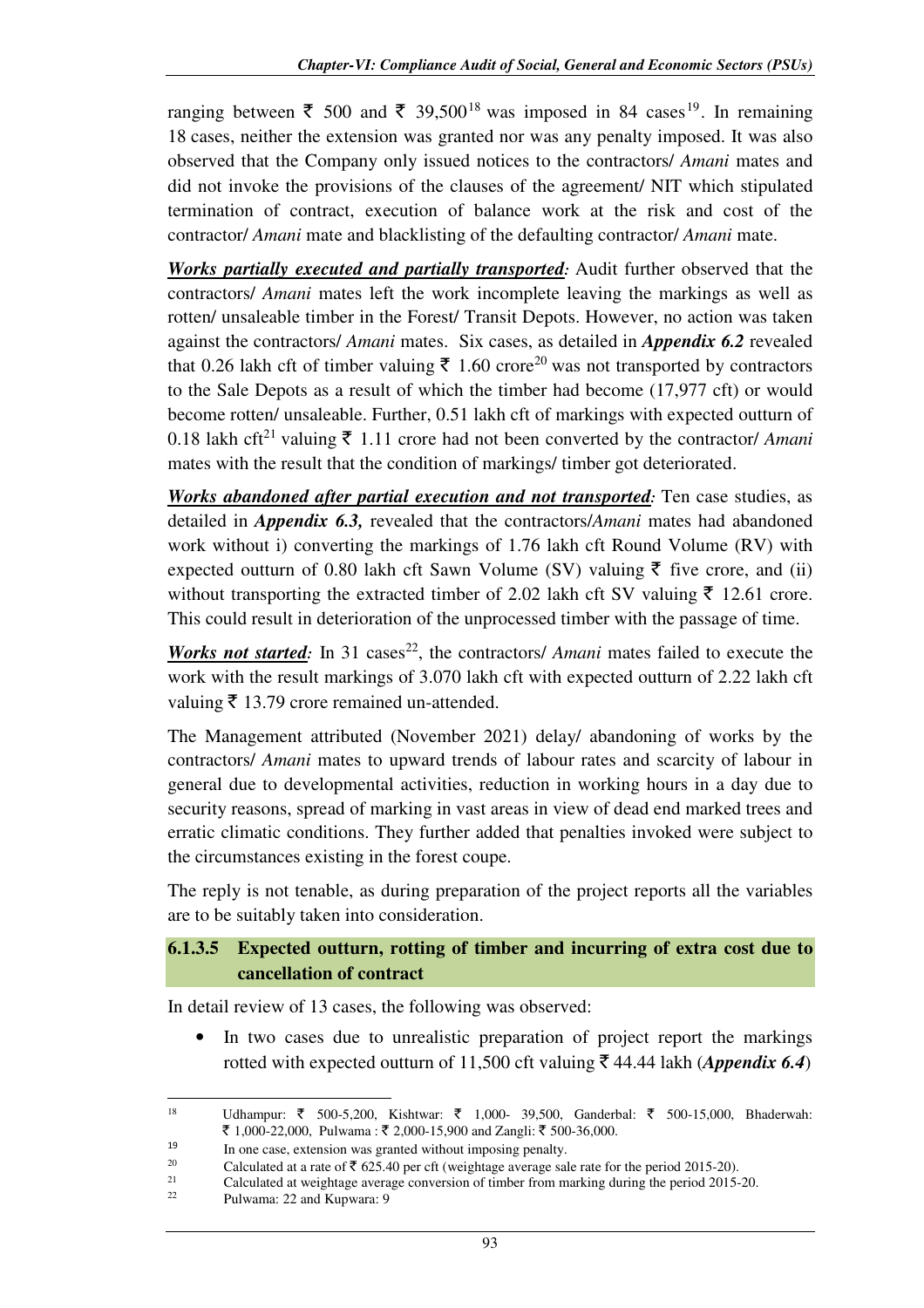- Audit analysis of three cases<sup>23</sup> (*Appendix 6.5*), revealed the Company failed to re-allot the cancelled contracts for transportation of extracted timber from Forest to Sales depots in time and could not recover extra cost of  $\bar{\tau}$  1.09 crore<sup>24</sup> from the defaulting contractors. This also led to rotting of 6,773 cft of timber valuing  $\bar{\xi}$  39.67 lakh and loss of expected outturn of 12,783 cft SV valuing ₹ 74.86 lakh.
- The expected outturn is to be fixed based on the norms and inspection of field staff of respective divisions. It was noticed there were abnormal variations in the expected outturn and actual outturn achieved. In one instance, it was observed that the outturn was 74 *per cent* in excess of the expected outturn. These cases are detailed in *Appendix 6.6*.

The Management stated (November 2021) that the Company had received dry/ fallen/ diseased trees and actual outturn depend upon the quality of marking expected and that the actual outturn was available only after completion of all lumbering activities.

The project reports are to be prepared after receipt and inspection of markings received. However, the Company did not provide any specific reply for abnormal variation in expected and actual outturn.

# **6.1.3.6 Ineffective system of measurement of timber**

Timber is measured while passing the stocks in the Forest after sawing and then the activities of off road transportation<sup>25</sup> (ORT)/ Road Transportation (RT) are carried out. Final measurement is done at Sale Depots and the same is recorded in the reconciliation statement issued by the Sales divisions. *Sharamandi* variation <sup>26</sup> is allowed upto five *per cent*, besides, additional two *per cent* is allowed for mahan<sup>27</sup> loss.

*Sharamandi* variations were allowed irrespective of the type of the ORT activity. In East Marketing Division, Jammu, against the dispatches of 25.24 lakh cft from Extraction Divisions, actual receipt was recorded at 23.49 lakh cft during the period 2015-20 and variations of 1.75 lakh cft was shown/allowed as *Sharamandi* variations. Variations were also noticed when the stock was again measured while making lots of timber for putting it to auction. In contrast to this, no variation was noticed when the supply was made to the CTSDs (three test checked EDs: 2.35 lakh cft<sup>28</sup>) during 2016-20.

The DM, East Marketing Division, Jammu stated (January 2021) that due to paucity of time during unloading stock in store, the checking was done as per ocular estimation but at the time of forming the lots, proper measurement of stocks was done in store depots with tape and kanda. It was also stated that variation occurred due to dryness and wear and tear of timber. The Management further stated

 $\overline{\phantom{0}}$ 

<sup>23 51</sup> Kellar, 47 Kellar and 34 Dudu.

C: 51/ Kellar:  $\bar{\tau}$  21.08 lakh, C: 47/ Kellar:  $\bar{\tau}$  53.18 lakh and C: 34/Dudu:  $\bar{\tau}$  34.72 lakh (The contracts provided for completion of work at the risk and cost of defaulting contractor).

<sup>&</sup>lt;sup>25</sup> Pathroo, pacci nali, tarspan, mahan and crane-Modes of off road transportation within forest area.<br><sup>26</sup> Variation between measurement made in forest and measurement made at sales denot. Iammu

<sup>&</sup>lt;sup>26</sup><br>Variation between measurement made in forest and measurement made at sales depot, Jammu.<br>Cff reed transportation through nellable iver.

<sup>&</sup>lt;sup>27</sup> Off road transportation through nallah/ river.<br>
<sup>28</sup> Udbouwen 0.50 labb of photometr 0.92 la

Udhampur: 0.59 lakh cft, Bhaderwah: 0.82 lakh cft and Kishtwar: 0.94 lakh cft.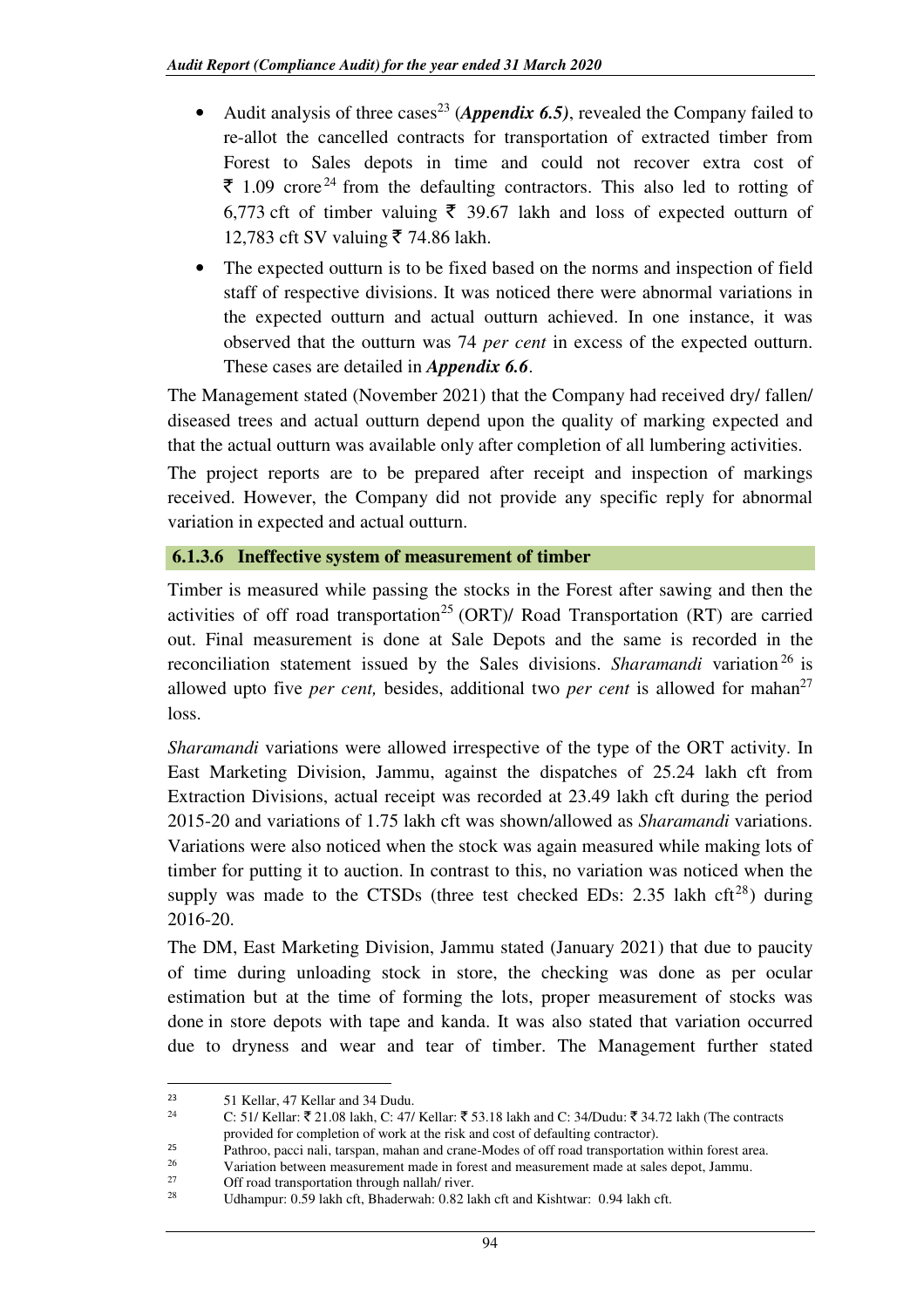(November 2021) that *Sharamandi* variations occurred during the process of extraction/ ORT. Some variation at Sales depots were due to breakage of scants due to small sized timber<sup>29</sup>,

The Company should relook into the norms for *Sharmandi* variations allowed during supply of timber to prevent leakage of revenue.

# **6.1.3.7 Non accountal of marking**

In case of Compartment-13/ Neeru, 2.08 lakh cft<sup>30</sup> were allotted (May 2012) to a contractor on tender basis. Up to October 2012, the contractor converted  $83,139$  cft $^{31}$ SV (1,57,929 cft RV) out of which  $83,034$  cft<sup>32</sup> SV was transported to the Sales Depot Jammu. As per Performance report of the Range (Neeru), the contractor had left 50,179 cft RV of Deodar species in the compartment as unconverted which was lying unattended in the Forest. However, performance/ progress report of the ED, Bhaderwah showed no balance of markings. The Committee constituted (February 2016) reported (March 2016) that due to oversight by staff 50,179 cft RV was reflected in the Performance report though there was nothing in the forest except 8,562 cft which was either rotten or hollow from which nothing could be extracted. Thus, non-accounting of 41,617 cft RV and rotting of 8,562 cft RV of marking of Deodar specie<sup>33</sup> led to loss of 26,414 cft SV of timber valuing ₹ 2.43 crore<sup>34</sup>.

The DM, Bhaderwah stated (May 2021) that the Company took over dry/ diseased and fallen markings which further deteriorated with time and had no timber value; as per standing instructions, such markings were not converted resulting in balance shown in the records. After spot verification only 8,562 cft also having no timber value was found.

The reply made by the management is contradictory, as the balance shown in records was 50,179 cft whereas on spot verification by the Committee only 8,562 cft was found. Non-accountal of such significant quantity of marking indicated possibility of theft and pilferage.

# **6.1.4 Sale of timber**

ı

### **6.1.4.1 Targets and achievements in respect of sale of timber**

The Company conducts sale of timber through open auction and fair price depots and also supplies<sup>35</sup> timber directly to the consumers at concessional rates. The position of targets fixed for sale of timber, achievements and shortfall during 2015-20 is given in Table 6.3.

<sup>&</sup>lt;sup>29</sup> Like Ballies, Hakries, Pharras, Trikona, etc.<br> $\frac{30}{10}$  1.01 labb of the dendar species and 0.17 labb

<sup>1.91</sup> lakh cft of deodar species and 0.17 lakh cft of kail species.

<sup>31</sup> 74,244 cft of Deodar and 8,895 cft of Kail species.

<sup>&</sup>lt;sup>32</sup> Balance 105 cft SV was shown as operational loss.

<sup>33</sup> All the timber in respect of kail species has been extracted (8,895 cft out of 17,194 cft).

<sup>34</sup> Calculated on the basis of average sale rate of Deodar during the year 2015-16, which was ₹ 919.12 per cft, for 26,414 cft (52.64 *per cent* actual outturn achieved in respect of 83,139 cft SV out of 1,57,929 cft RV.

<sup>&</sup>lt;sup>35</sup> The function was entrusted by the SFD to the J&KFDC from July 2016.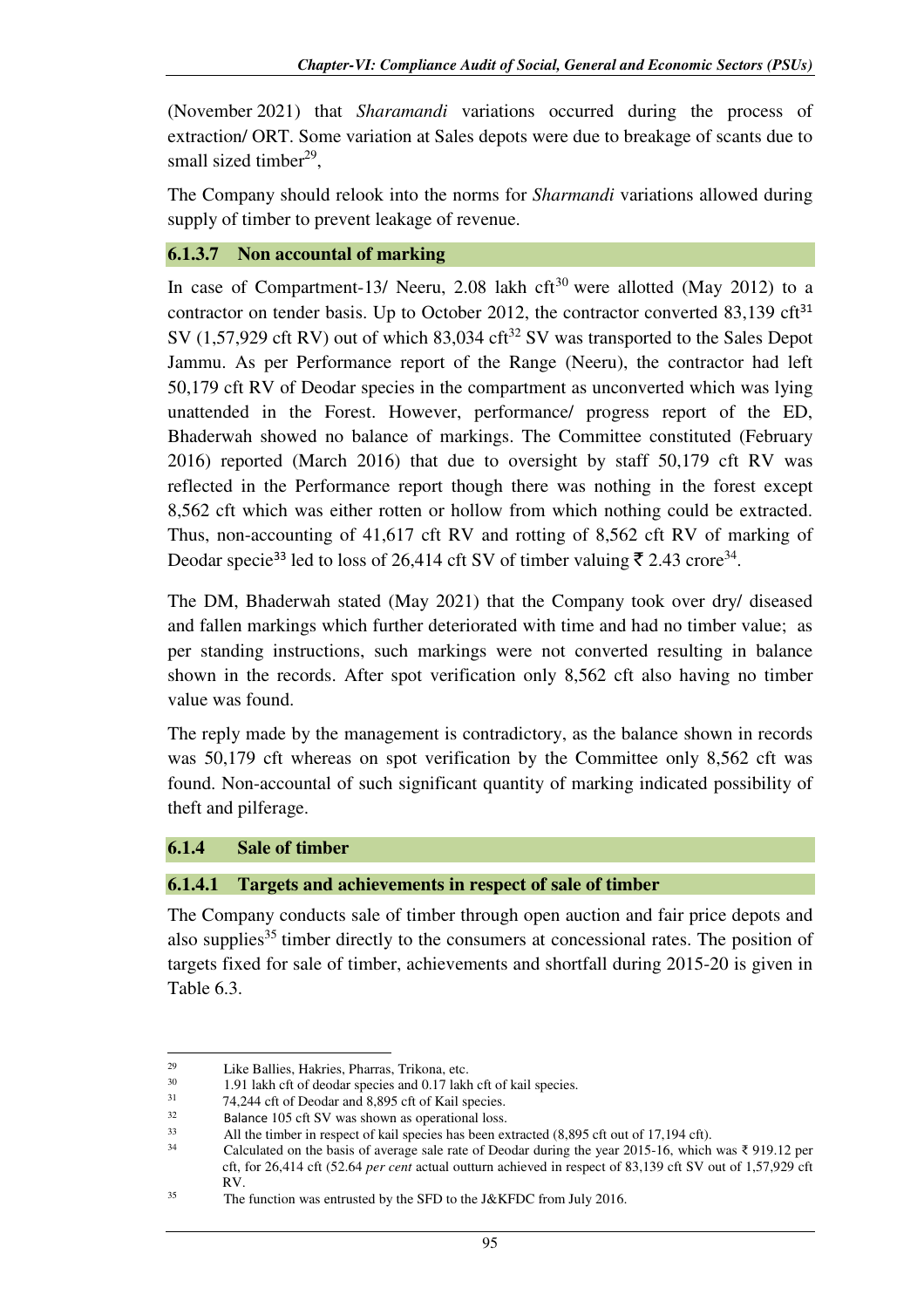| Year    | <b>Targets</b> | <b>Achievements</b> | <b>Shortfall</b> | <b>Shortfall</b> | Sales revenue    | <b>Sales revenue</b><br>(per cft) in ₹ |  |
|---------|----------------|---------------------|------------------|------------------|------------------|----------------------------------------|--|
|         |                | (In lakh cft)       |                  | (percentage)     | $(\xi$ in crore) |                                        |  |
| 2015-16 | 36.00          | 23.24               | 12.76            | 35.44            | 136.12           | 585.64                                 |  |
| 2016-17 | 43.50          | 19.81               | 23.69            | 54.46            | 117.78           | 594.58                                 |  |
| 2017-18 | 45.50          | 26.00               | 19.50            | 42.85            | 150.65           | 579.40                                 |  |
| 2018-19 | 41.00          | 20.68               | 20.32            | 49.56            | 138.77           | 671.19                                 |  |
| 2019-20 | Not fixed      | 18.44               | NA               | <b>NA</b>        | 128.41           | 696.21                                 |  |

|  |  | Table 6.3: Targets and achievements in respect of sale of timber |  |  |
|--|--|------------------------------------------------------------------|--|--|
|--|--|------------------------------------------------------------------|--|--|

*(Source: Targets as per Agenda of the meeting of the BoDs and achievements as per performance reports)*

Audit noticed that division-wise targets were not fixed and no targets were fixed for 2019-20. Shortfall in achievement of targets during 2015-19 ranged between 35.44 *per cent* (2015-16) and 54.46 *per cent* (2016-17). Sales which stood at 23.24 lakh cft during 2015-16 decreased to 18.44 lakh cft during 2019-20. Sales revenue per cft which was ₹ 585.64 during 2015-16 increased to ₹ 696.21 during 2019-20.

The Management attributed (November 2021) the shortfall in sales revenue to local market demand and that imported timber had taken a chunk of the conifer sale.

The Company's reply was silent with regard to not fixing of division-wise targets and not fixing of targets for the year 2019-20.

### **6.1.4.2 Reduction/clearance sale**

Timber is sold at Sales depots through auction at the reserve price fixed by the Steering Committee of the Company. The price of timber which could not be sold at reserve price is reduced by 15 *per cent* after two unsuccessful auctions and further reduced by 15 *per cent* if not sold in third auction. In case timber is not sold after reducing the reserve price twice, the timber is sold through auction by clearance sale even below the reduced reserve price.

Out of eight clearance sale auctions<sup>36</sup> conducted by the EMD, Jammu during  $2017-18$ to 2018-19, audit test checked four clearance sales wherein 0.65 lakh cft of timber was sold. The time analysis within which timber was received at Sales Depot, Jammu and clearance sale is given in Table 6.4.

| Specie (in             |          | Timber received before clearance sale (in months) | <b>Total</b> | <b>Percentage</b> |              |          |          |
|------------------------|----------|---------------------------------------------------|--------------|-------------------|--------------|----------|----------|
| Cft                    | 1 to 6   | 7 to 12                                           | 13 to 18     | 19 to 24          | More than 24 |          | to total |
| Deodar                 | 604.53   | 237.64                                            | 2.131.28     | 5.446.07          | 11.676.5     | 20,096   | 31       |
| Kail                   | 1.308.16 | 943.29                                            | 5,500.92     | 10260             | 11,832.5     | 29,845   | 46       |
| Fir                    | 214.36   | 261.79                                            | 3075.1       | 2,859.44          | 3.879.48     | 10.290.2 | 16       |
| Chir                   | 7        | $\overline{0}$                                    | 1.183.07     | 3661.1            | 39.85        | 4,891.02 |          |
| <b>Total</b>           | 2,134.05 | 1.442.72                                          | 11,890.37    | 22,226.7          | 27,428.3     | 65,122.1 |          |
| Percentage<br>to total | 3        | $\mathbf{2}$                                      | 18           | 34                | 42           |          |          |

**Table 6.4: Time within which timber received in Sales Depot, Jammu and their clearance sale**

 $36$ Volume of timber sold: 1.25 lakh cft.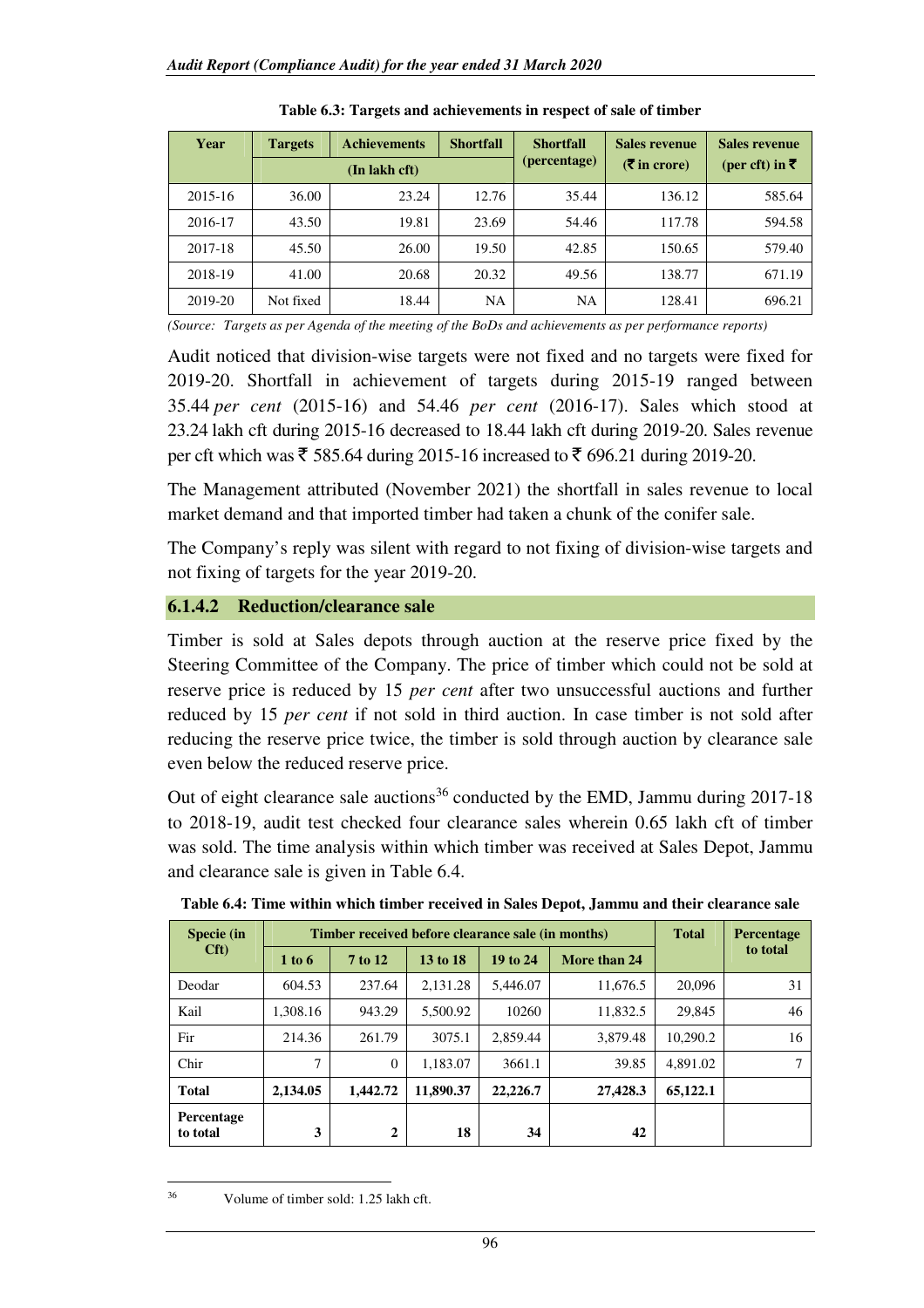Out of 65,122.10 cft of timber sold through clearance sale:

- 3,576.77 cft (five *per cent*) was received within one year,
- 11,890.37 cft (18 *per cent*) was received between one year to one and half years,
- 22,226.70 cft (34 *per cent*) was received within one and half years to two years, and
- 27,428.30 cft (42 *per cent*) was received more than two years from the date of clearance sale.

Out of 65,122.10 cft of timber sold by clearance sale, 20,096 cft (31 *per cent*) was that of Deodar species.

Sale of stock through clearance sale within one to two years of receipt, especially in case of durable species like Deodar indicated that the stocks received were of poor quality.

The Management stated (November 2021) that quality of conifer stocks received in the Sale Depots is of poor quality and the same could not be improved until good quality marking is received by the Company.

The reply could be viewed in light of the fact that there had been delay in execution of works as observed in the para above which also led to deterioration in quality of timber and consequently the Company resorted to clearance sale.

### **6.1.5 Inventory management**

The position of sales and closing balance of timber during the period 2015-20 is given in *Appendix 6.7.*

Losses accumulated on account of timber was  $\bar{\xi}$  283.89 crore as of March 2020  $(\bar{\mathbf{\zeta}})$  5.39 crore during 2015-19) on account of floods, fire, theft, transit shortage etc. which had neither been made good nor written off after approval of the Board of Directors.

Accounts Manual of the Company prescribes a maximum closing stock (as of March each year) of 10 *per cent* of annual targets of sale in a sale depot in Jammu province and seven *per cent* in Kashmir province. Audit noticed that the closing stock of timber in the East Marketing Division (EMD), Jammu was more than the annual sales during the period 2015-20 ranging between 109.55 *per cent* and 143.73 *per cent<sup>37</sup>*. The position of closing stock of timber in North Marketing Division, Srinagar ranged between 12.32 *per cent* and 40.55 *per cent* of annual sales during the period.

Out of closing stock of 5.06 lakh cft<sup>38</sup> of timber as on March 2020, 3.78 lakh cft (75 *per cent*) was received within one year before March 2020, 0.82 lakh cft (16 *per cent*) was received between one and two years, 0.37 lakh (seven *per cent*) was received between two to three years and 0.09 lakh (two *per cent*) cft was received between three and four years before March 2020. Holding of huge inventory was

l

<sup>37</sup> Except during 2018-19 when it was 89.97 *per cent.*

<sup>38</sup> In Stores at Sunjwan and Bachhan (under EMD, Jammu).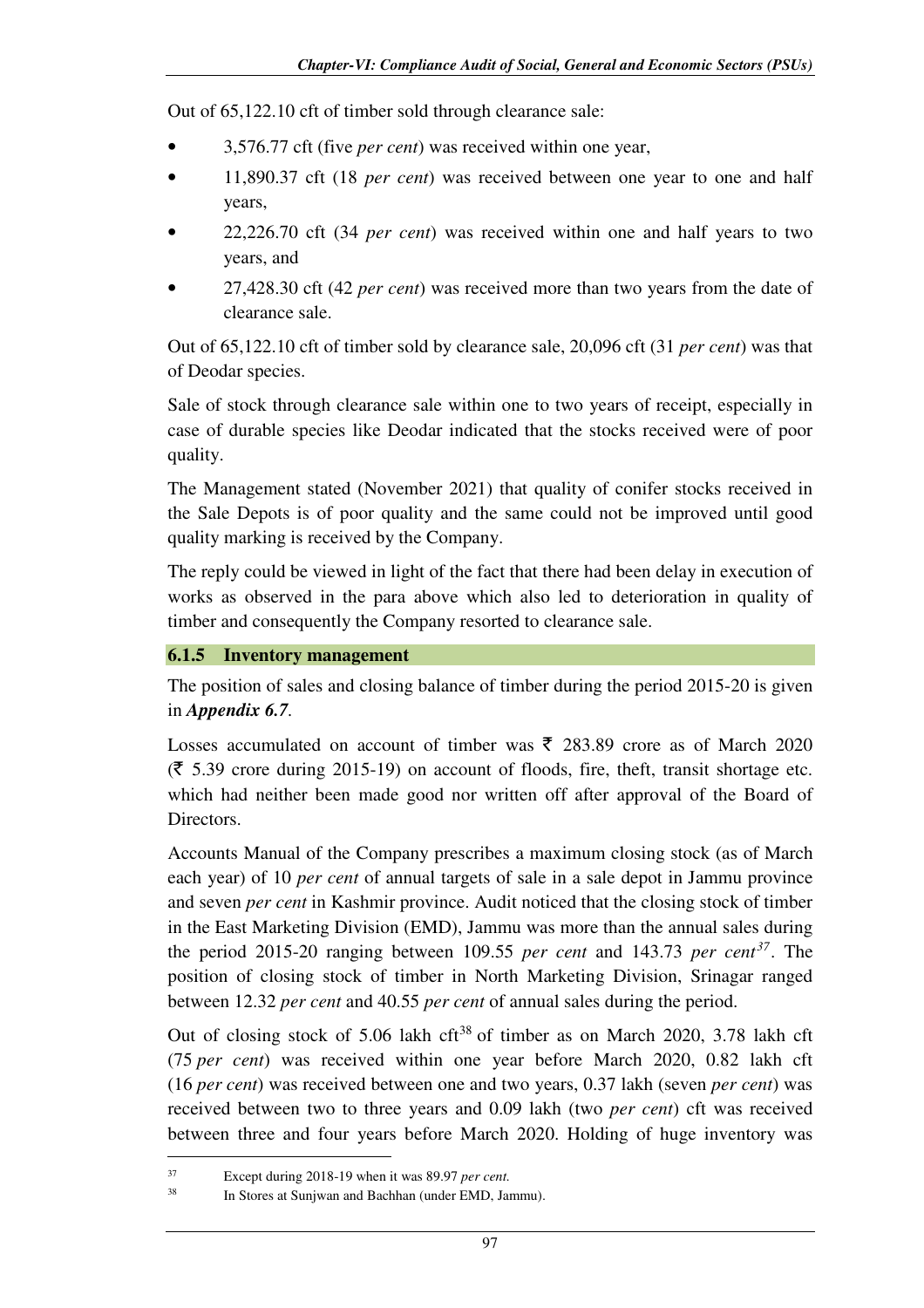indicative of defective inventory management exposing the stocks to fire, flood, theft, deterioration over time and involving avoidable handling charges.

Stock of  $35,650$  cfts in three  $EDs<sup>39</sup>$  received from Transit Depots and Sales Depots had become unsaleable at CTSDs during May 2016 to March 2020 resulting in loss to the Company. Further, while bringing forward closing stock as on 31 March 2019, 393 cft of timber was short accounted for $40$  as opening stock for 2019-20.

The Accounts Manual<sup>41</sup> of the Company provides for physical verification at least once a year. Audit noticed that no physical verification of stocks was conducted in Extraction Divisions during 2015-20 in contravention to provisions of the manual.

In the EMD, Jammu, physical verification was not conducted regularly<sup>42</sup> at Sales Depots and Stores. As per the PV reports, variations<sup>43</sup> were noticed. In North Sales Division, the PV reports of all the four Sales Depots showed excess ground balance of timber than the book balance to the extent of 1,05,556 cft during 2015-20. However, no action was taken to analyse variation in the stocks.

The Management attributed (November 2021) variations to operational loses like loading/ unloading, ORT operations, delay in completion of works turning the timber to firewood, and stated that the Company had taken steps to minimize losses. It was further stated that as Physical Verification Reports were not sent to Sales Circle/ Sales division, the necessary rectifications were not made in the sales records.

The fact remains that the losses incurred on account of timber since inception were yet to be either made good or written off by the BoDs. Besides, the reply of Company was silent regarding holding of inventory at sales division and deterioration of quality of timber.

### **6.1.6 Conclusion**

- **Royalty of** ` **395.67 crore was payable by the Company to State Forest Department for markings of trees.**
- **There was shortfall in achievement of extraction (converted volume) targets ranging between 13.36** *per cent* **and 33.21** *per cent***; and extraction (standing volume) was done to the extent of 26.17** *per cent* **and 46.35** *per cent* **of the total markings available leading to accumulation of markings.**
- **Unrealistic criteria were set for categorisation of forest area led to incorrect fixation of rates for extraction/ transportation of timber.**
- **There was irregular allotment of contracts in contravention to the directions of the BoDs led to undue favour to the contractor.**

 $\overline{\phantom{0}}$ <sup>39</sup> ED Udhampur: 7,974 cft, ED Zangli: 8,876 cft and ED Pulwama: 18,800 cft.

<sup>40</sup> In CTSD Domail 'A'.

<sup>41</sup> Chapter X: Inventory Control.

<sup>&</sup>lt;sup>42</sup> PV not conducted: Sales depot Bachan for the years 2017-18 and 2019-20, Store at Bachan for the years 2016-17, 2017-18 and 2019-20, Sales depot, Sunjawan: for the years 2016-17, 2017-18 and 2019-20 and Store Sunjawan: for the years 2016-17 and 2017-18.

<sup>43</sup> Store (Sunjwan), Sales Depot (Sunjwan), Store (Bachan).